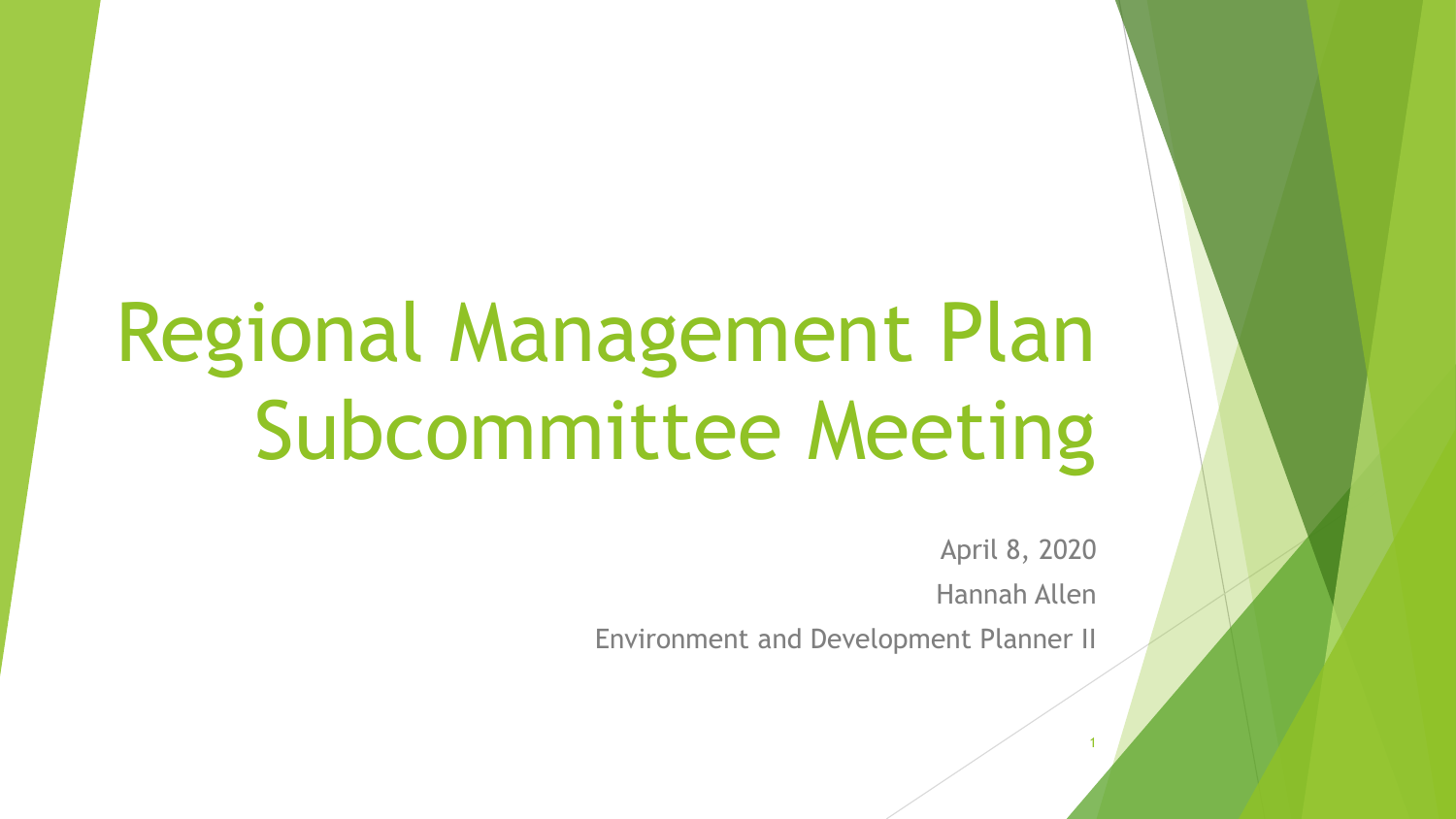#### Housekeeping Items

- Since we are on a conference call, please mute your microphone until you are ready to speak.
- Please announce your name each time you speak so NCTCOG can keep accurate notes.
- NCTCOG has shared these slides and relevant materials in the meeting reminder email and will be including them in the meeting follow up as well.
	- These items can also be found on the RMPS webpage: [www.nctcog.org/envir/committees/resource-conservation](http://www.nctcog.org/envir/committees/resource-conservation-council/regional-management-plan-subcommittee)council/regional-management-plan-subcommittee.
- Thank you for being flexible and joining this conference call!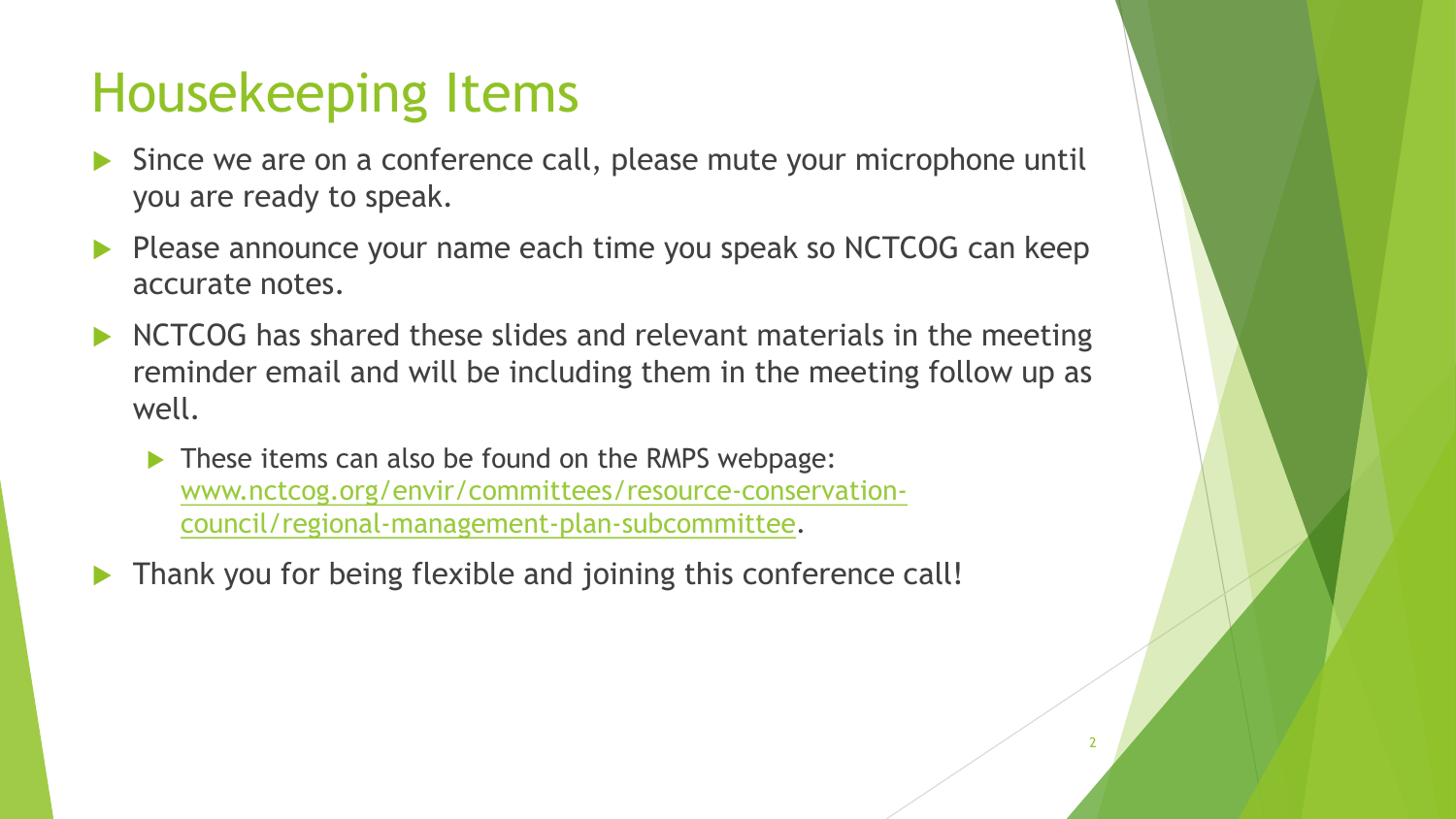#### Meeting Summary

- The [October 1, 2019 Meeting Summary](https://www.nctcog.org/nctcg/media/Environment-and-Development/Committee%20Documents/RCC-Regional%20Management%20Plan%20Sub/FY2019/2018-09-24-RMPS-Summary.pdf?ext=.pdf) will be presented for approval.
- During this conference call, NCTCOG presented the preliminary results from the Regional Solid Waste Focus Areas Survey.
- At the direction of the RMPS, NCTCOG has further analyzed the data from this survey to show the differences between services provided by small cities, medium cities, large cities, counties, and other entities.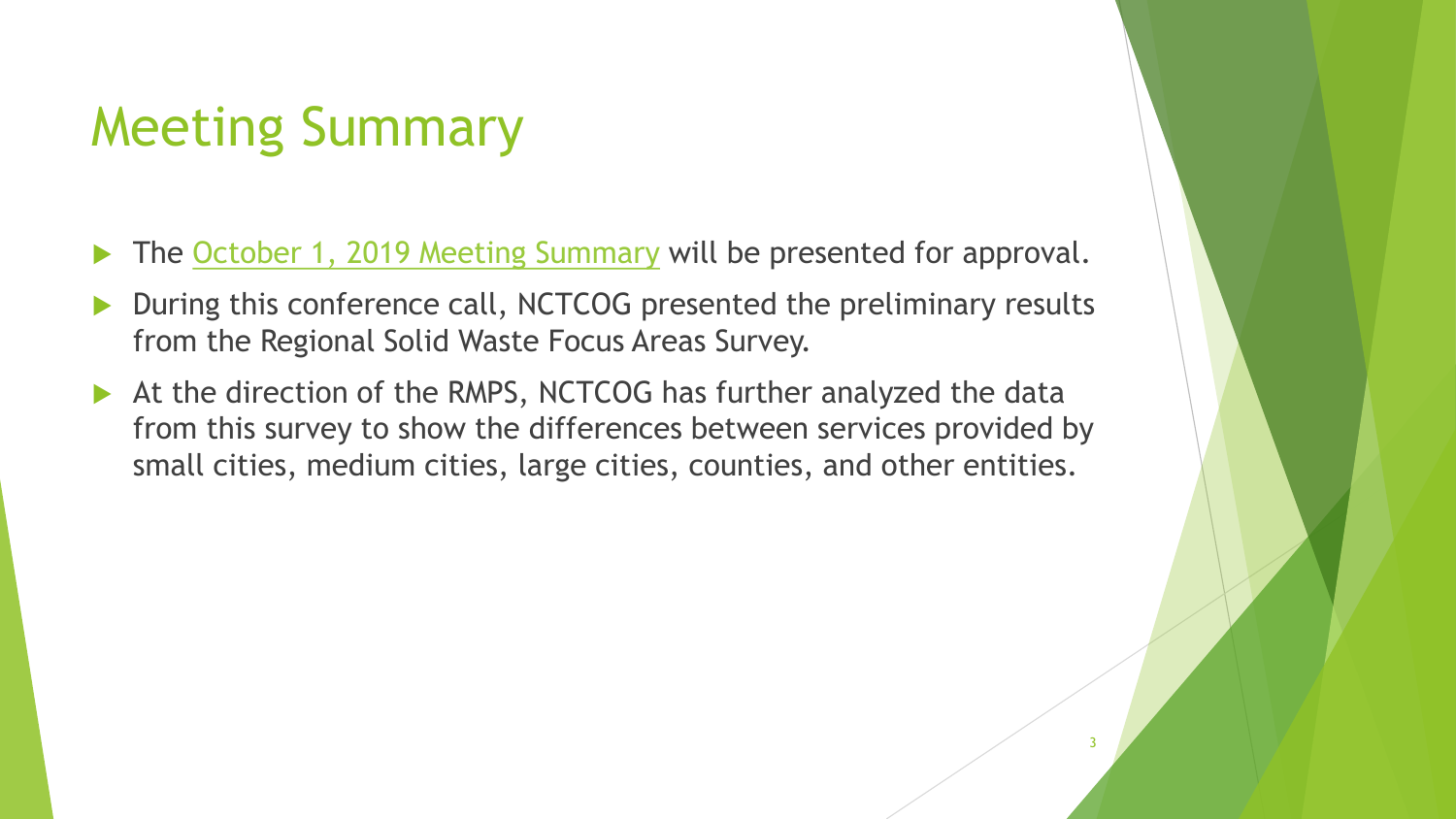### 2. Regional Solid Waste Focus Areas **Survey**

- [The original results from this survey can be found in the October 1, 2019](https://www.nctcog.org/nctcg/media/Environment-and-Development/Committee%20Documents/RCC-Regional%20Management%20Plan%20Sub/FY2020/Regional-Solid-Waste-Focus-Areas-Questionnaire-Preliminary-Results.pdf?ext=.pdf)  meeting presentation.
- NCTCOG used the following breakdowns to further analyze the results:

Cities:

- ▶ Small: Population < 55,000
- **Medium: Population 55,001 200,000**
- ▶ Large: Population > 200,001
- Counties:
	- Small: Population < 100,000
	- **Medium: Population 100,001 1,500,000**
	- $\blacktriangleright$  Large:  $> 1,500,001$
- Additionally, NCTCOG reviewed multiple responses from the same entity and excluded duplicates.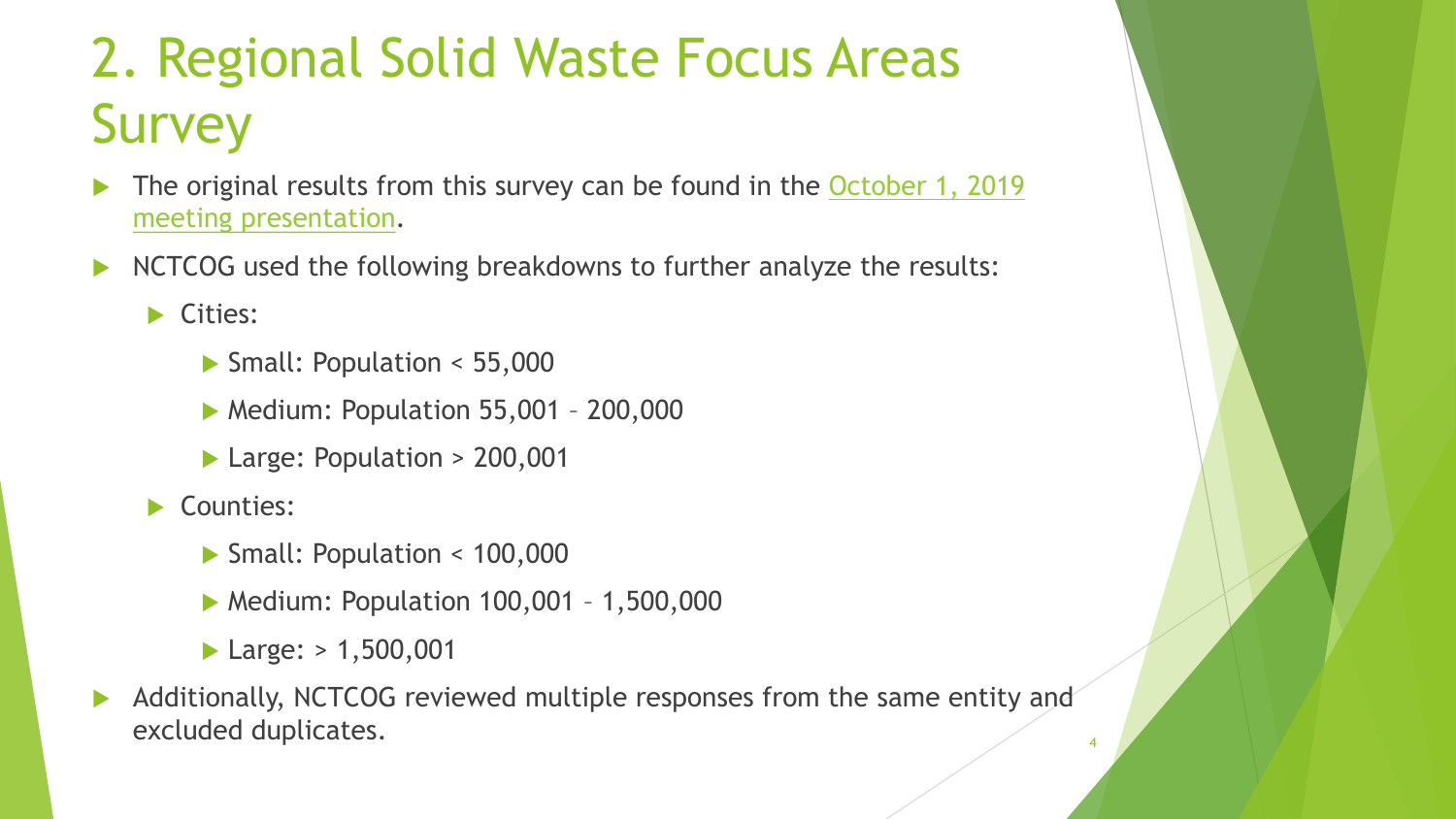## 2. Regional Solid Waste Focus Areas **Survey**

- 77 total responses; after removing duplicates 60 total responses
- 51 responses from cities
	- Small: 38 cities
	- **Medium: 8 cities**
	- ▶ Large: 5 cities
- 2 responses from counties
	- $\blacktriangleright$  Small: 0
	- **Medium: 2**
	- **Large: 0**
- ▶ 7 other responses (Dallas Area Rapid Transit, DFW Airport, General Services Administration, State of Texas Alliance for Recycling, Stericycle, United Electronic Recycling, and Waste Connections)
- Not all respondents completed all questions in the survey.  $\frac{1}{2}$   $\frac{1}{2}$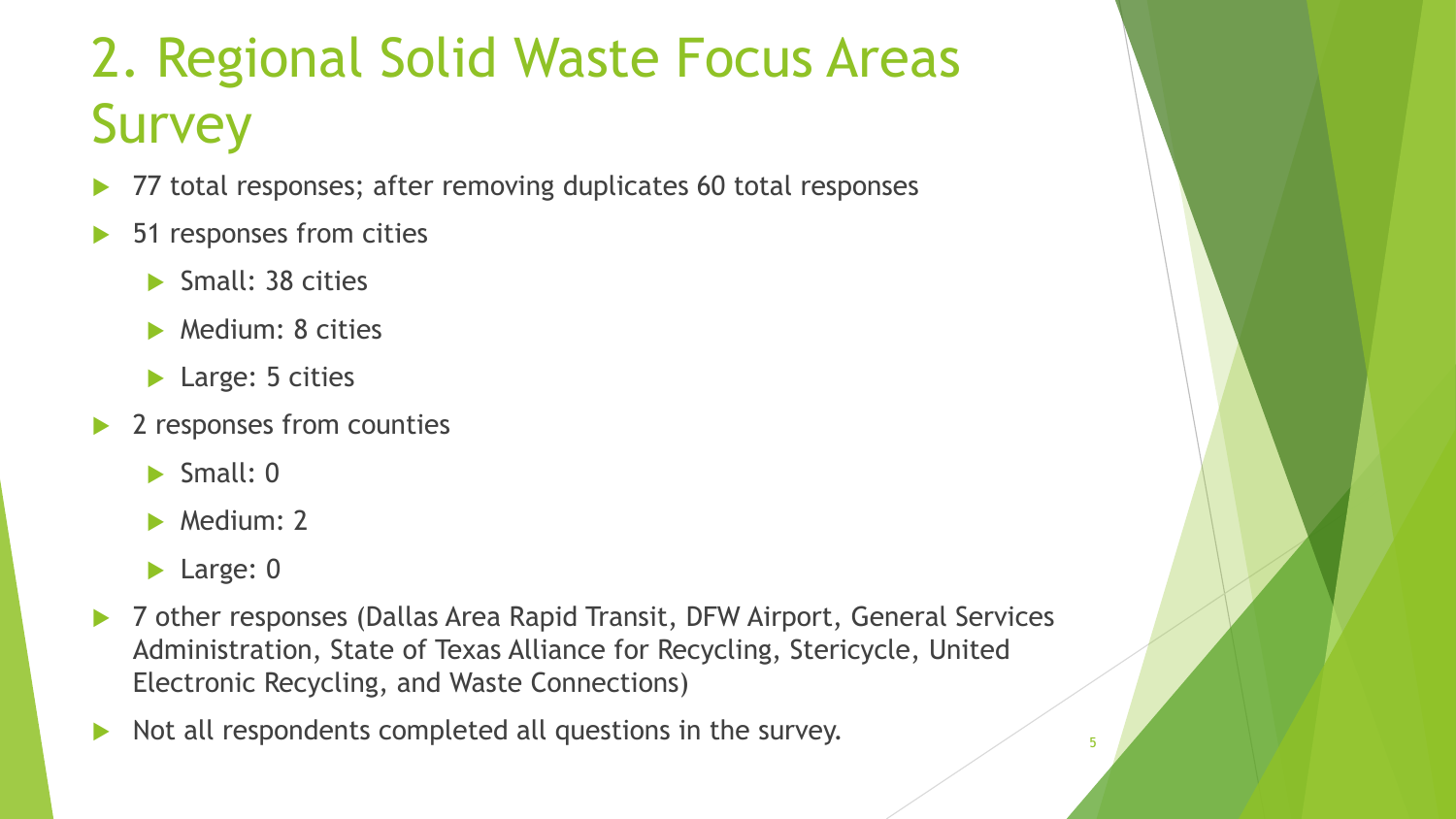#### Does your entity offer services for the proper disposal of Household Hazardous Waste (HHW)?



| <b>Designation</b>   | Yes | No                |
|----------------------|-----|-------------------|
| <b>Small City</b>    | 29  | 8                 |
| <b>Medium City</b>   | 8   | N                 |
| Large City           | 5   | $\mathbf{\Omega}$ |
| <b>Medium County</b> | 0   | $\mathcal{L}$     |
| Total:               | 47  | 10                |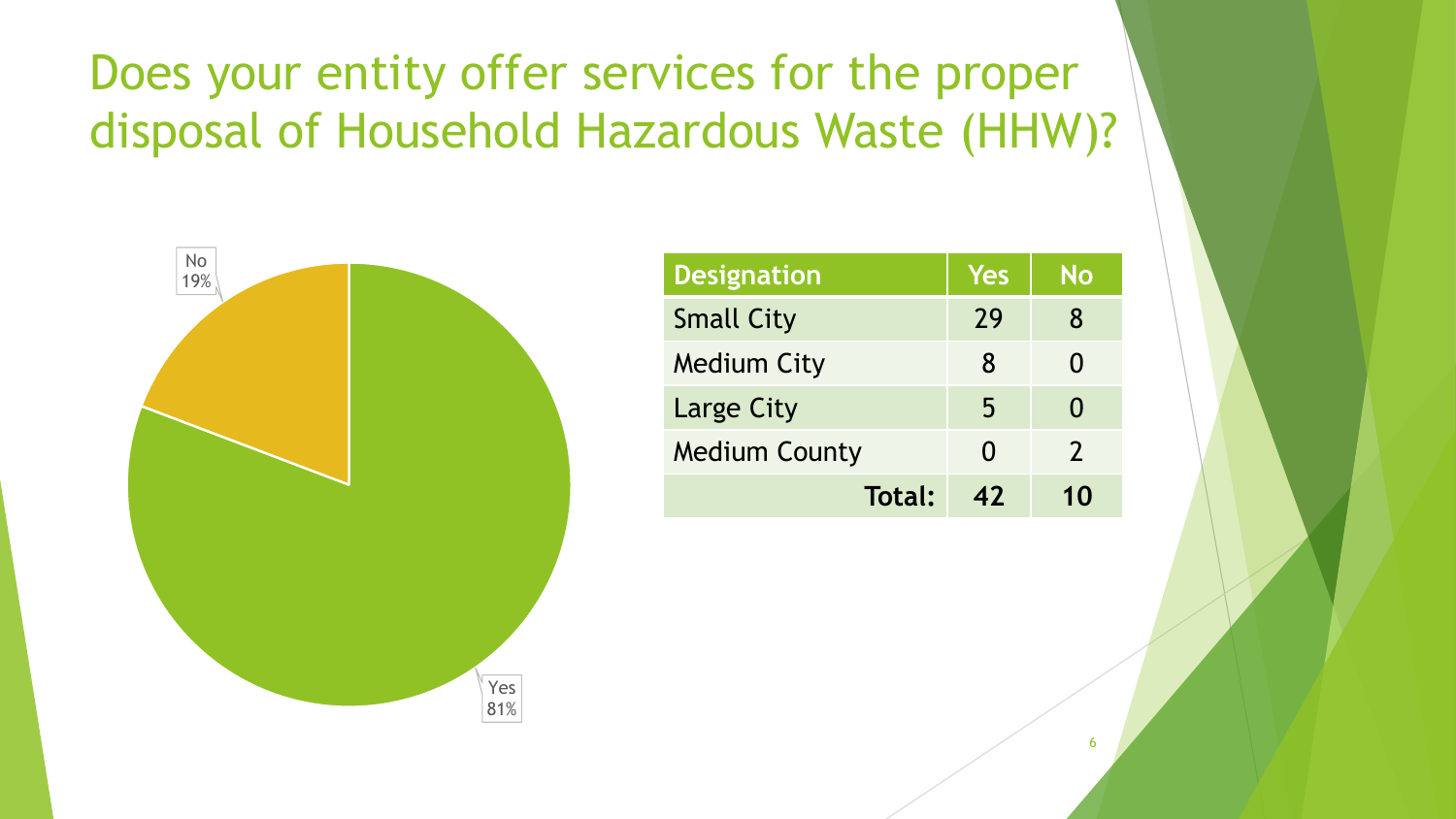#### If yes, what HHW services does your entity provide?

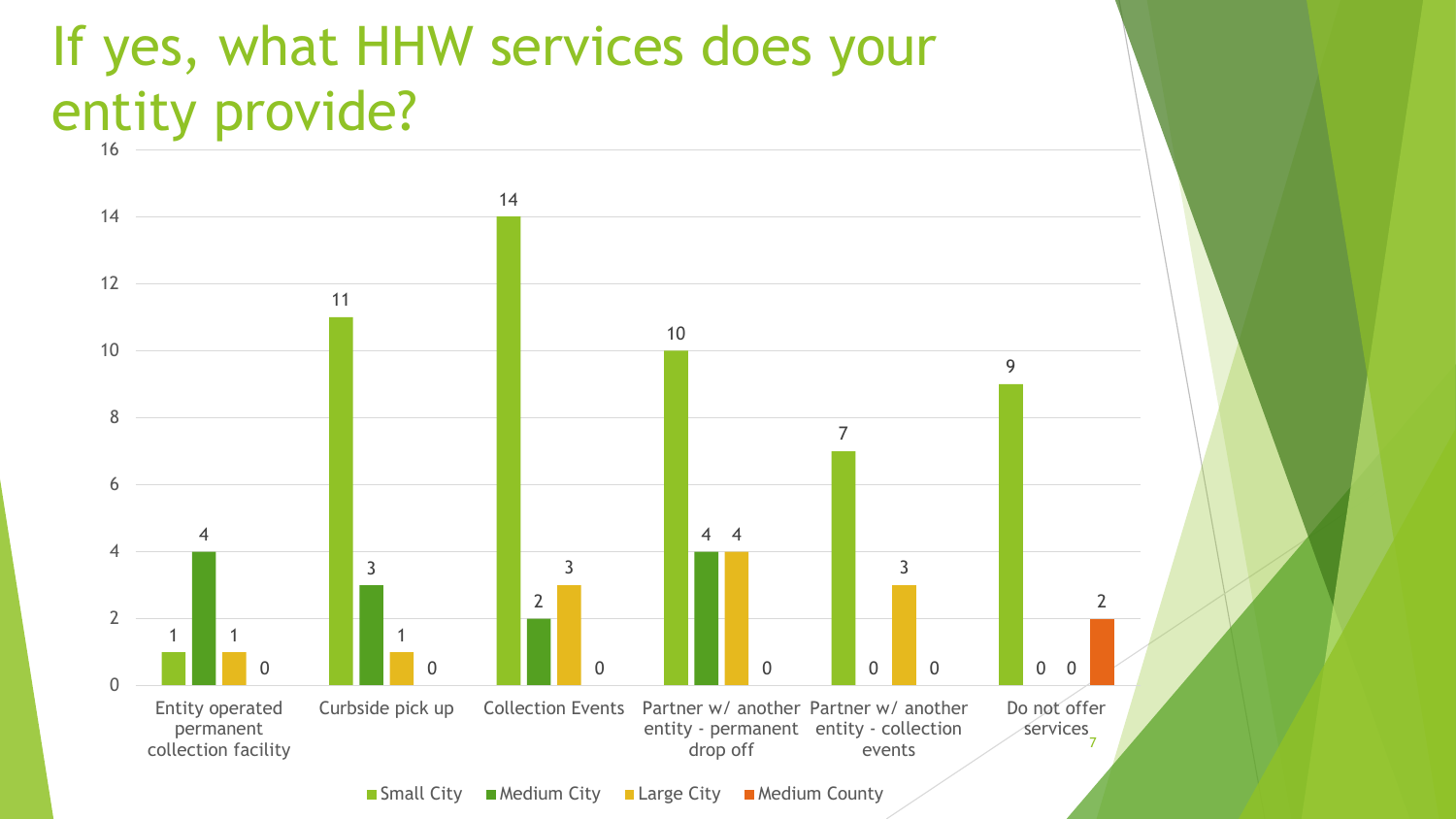### If yes, what HHW services does your entity provide?

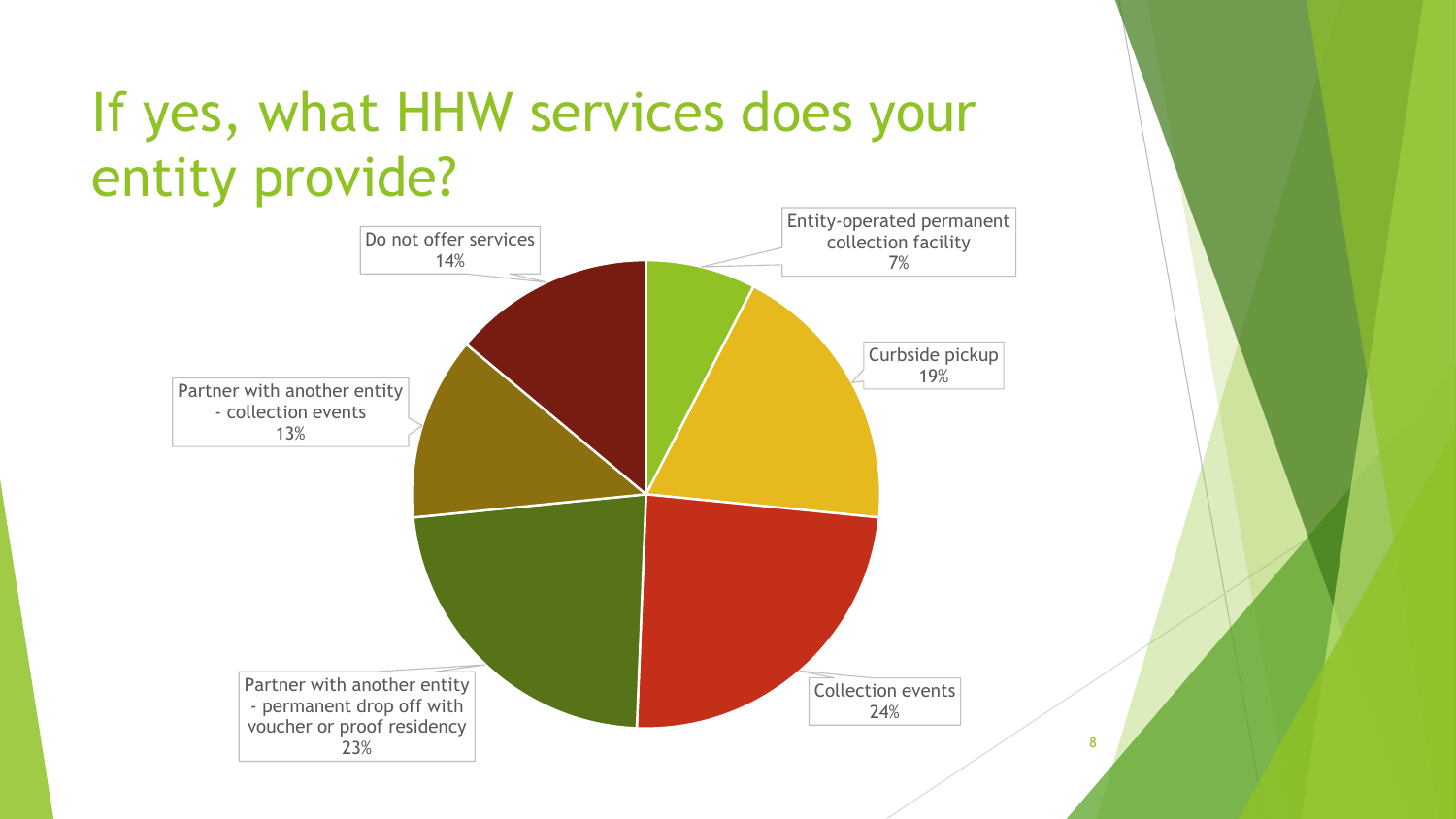#### Does your entity offer services for the proper disposal of used electronics?



| <b>Designation</b>   | Yes | No |
|----------------------|-----|----|
| <b>Small City</b>    | 22  |    |
| <b>Medium City</b>   | 8   |    |
| Large City           | 5   |    |
| <b>Medium County</b> |     |    |
| Total:               | 36  |    |

9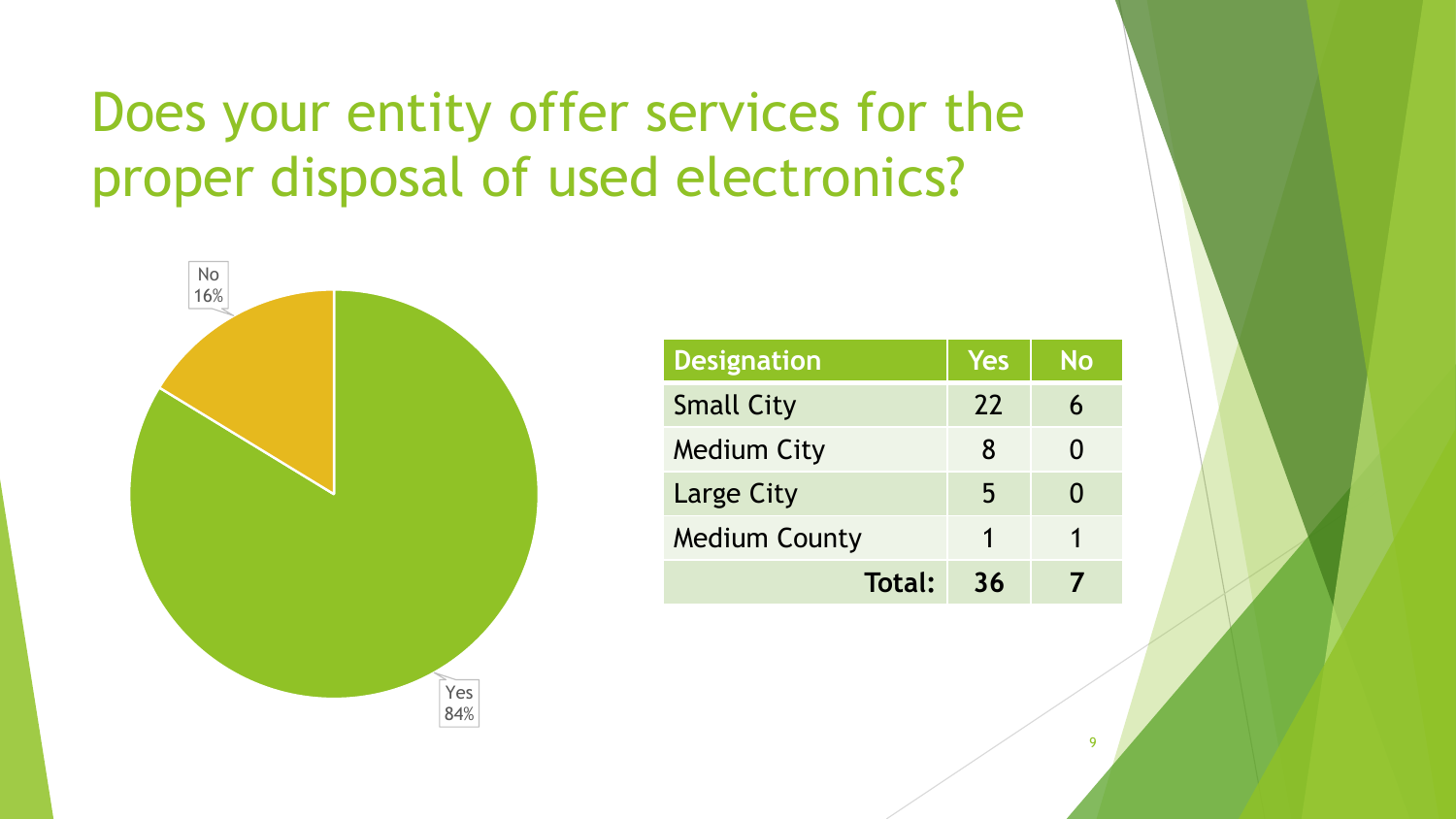#### If yes, what used electronics services does your entity provide?



 $\blacksquare$  Small City  $\blacksquare$  Medium City  $\blacksquare$  Large City  $\blacksquare$  Medium County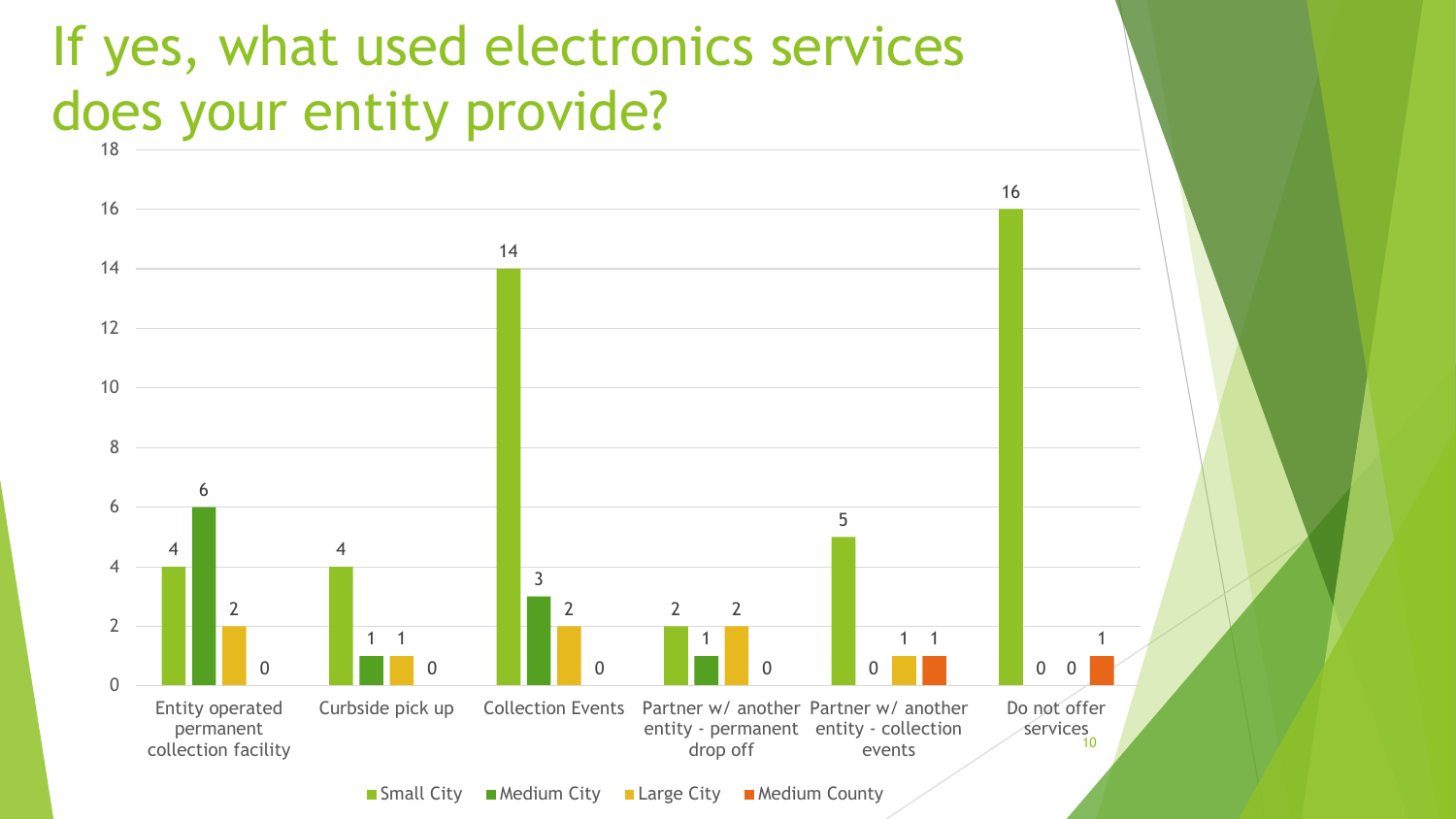### If yes, what used electronics services does your entity provide?

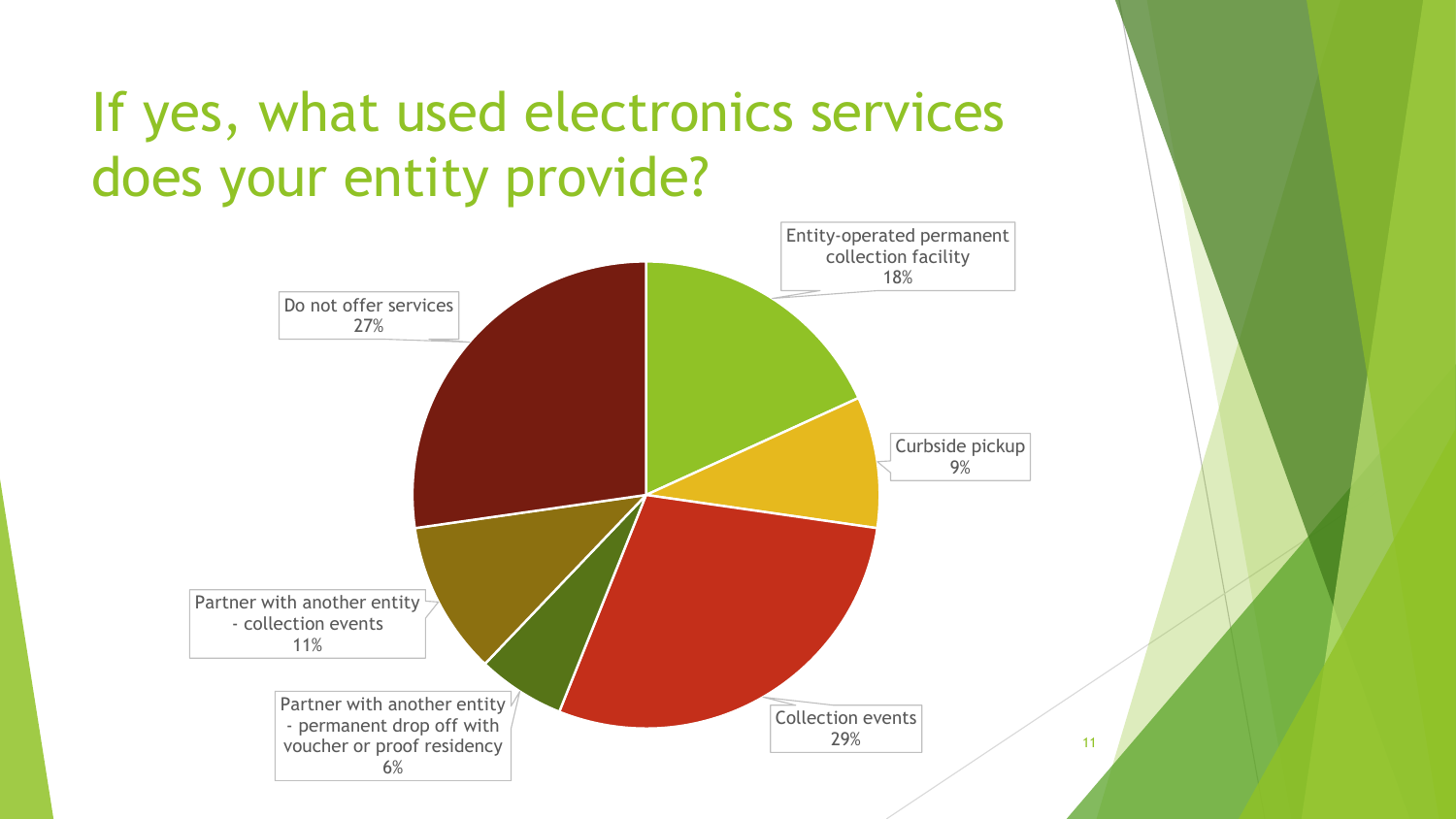### Does your entity offer services for the proper disposal of tires?



| <b>Designation</b>   | Yes | No            |
|----------------------|-----|---------------|
| <b>Small City</b>    | 16  | 15            |
| <b>Medium City</b>   | 4   |               |
| Large City           | 3   | $\mathcal{P}$ |
| <b>Medium County</b> | 1   |               |
| Total:               | 74  | 22            |

12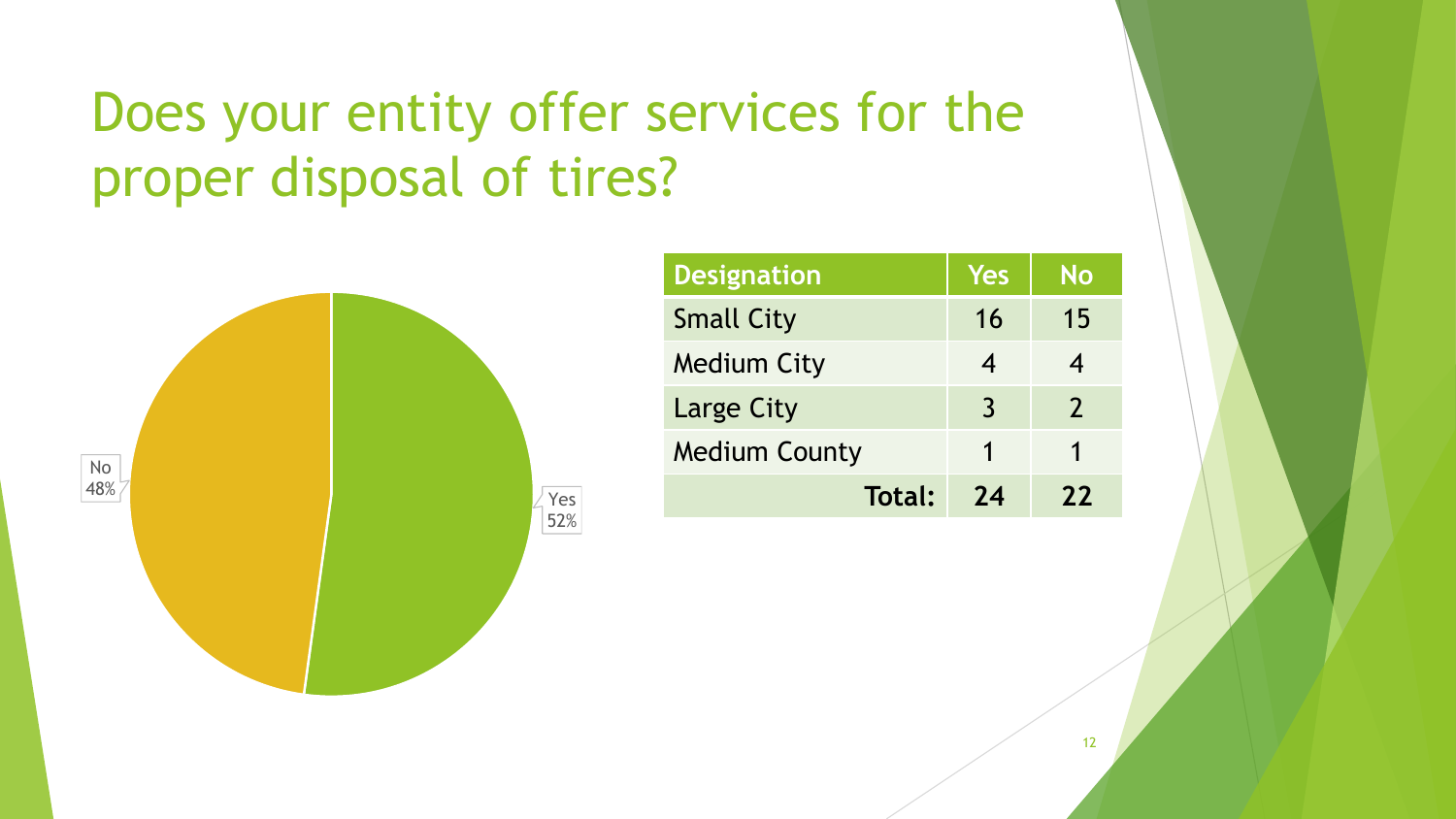#### If yes, what tires disposal services does your entity provide?



 $\blacksquare$  Small City  $\blacksquare$  Medium City  $\blacksquare$  Large City  $\blacksquare$  Medium County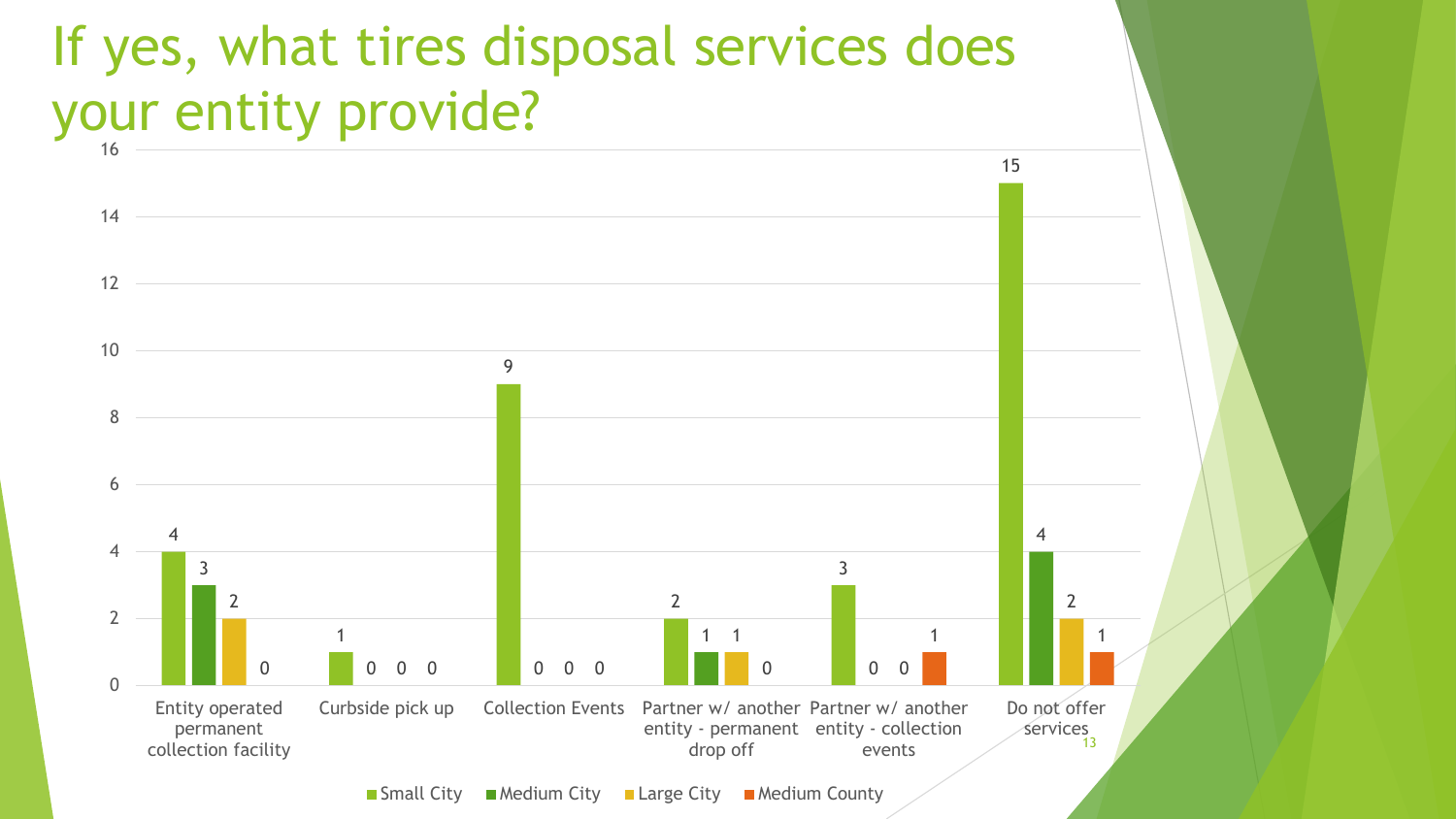#### If yes, what tire disposal services does your entity provide?

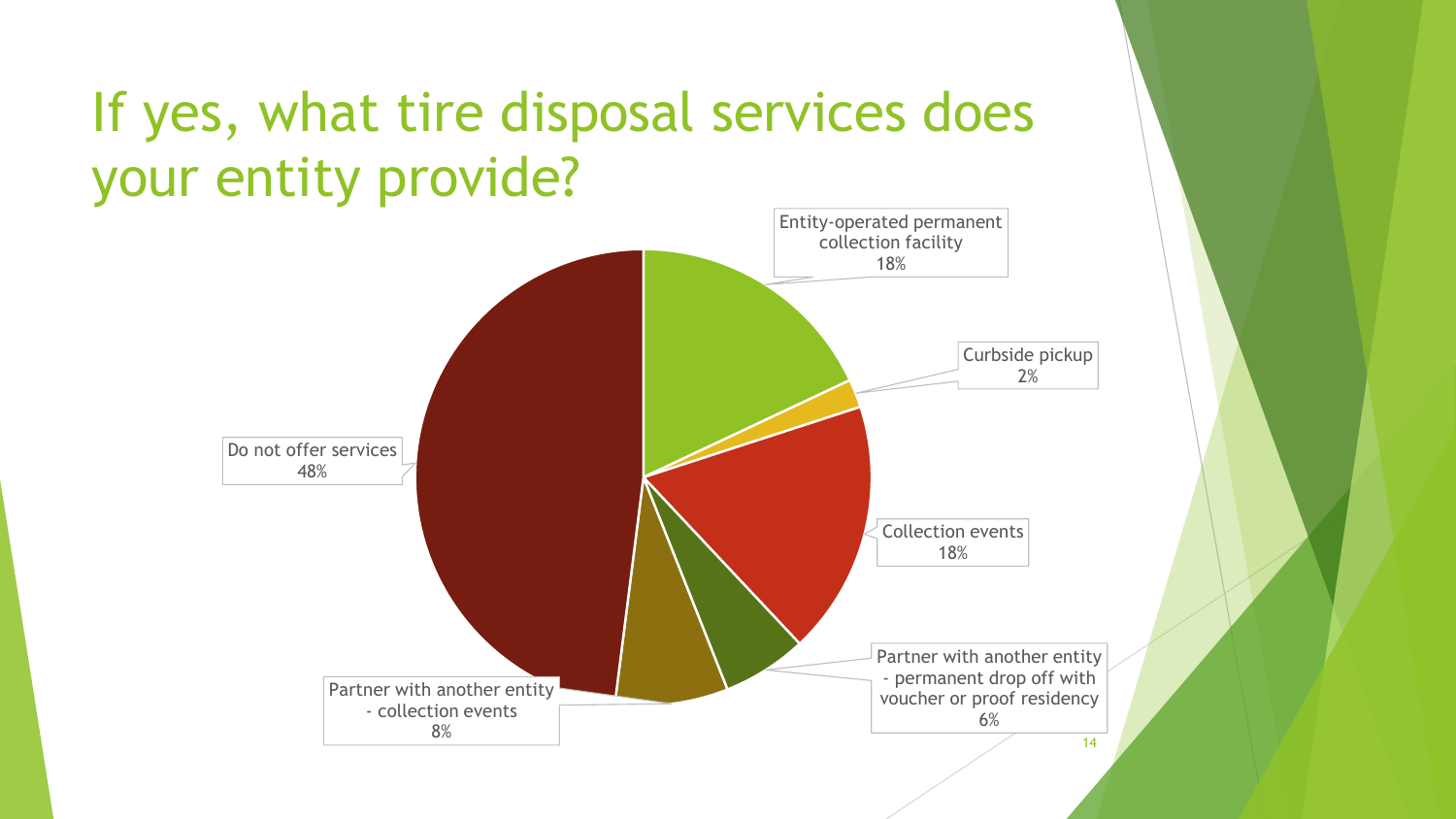#### Please rank the locations where dumping sites are most frequently found.

Overall Responses

- 1. Side of the road
- 2. Abandoned lots
- 3. Public spaces
- 4. Waterways (e.g. creek, river, lake shore, etc.)
- 5. Private property
- 6. Parks
- 7. Other

#### On average, how many illegal dump sites does your entity clean up per month?

- Range: 1 to 100 dump sites/month
- Average: approximately 9 dump sites/month 15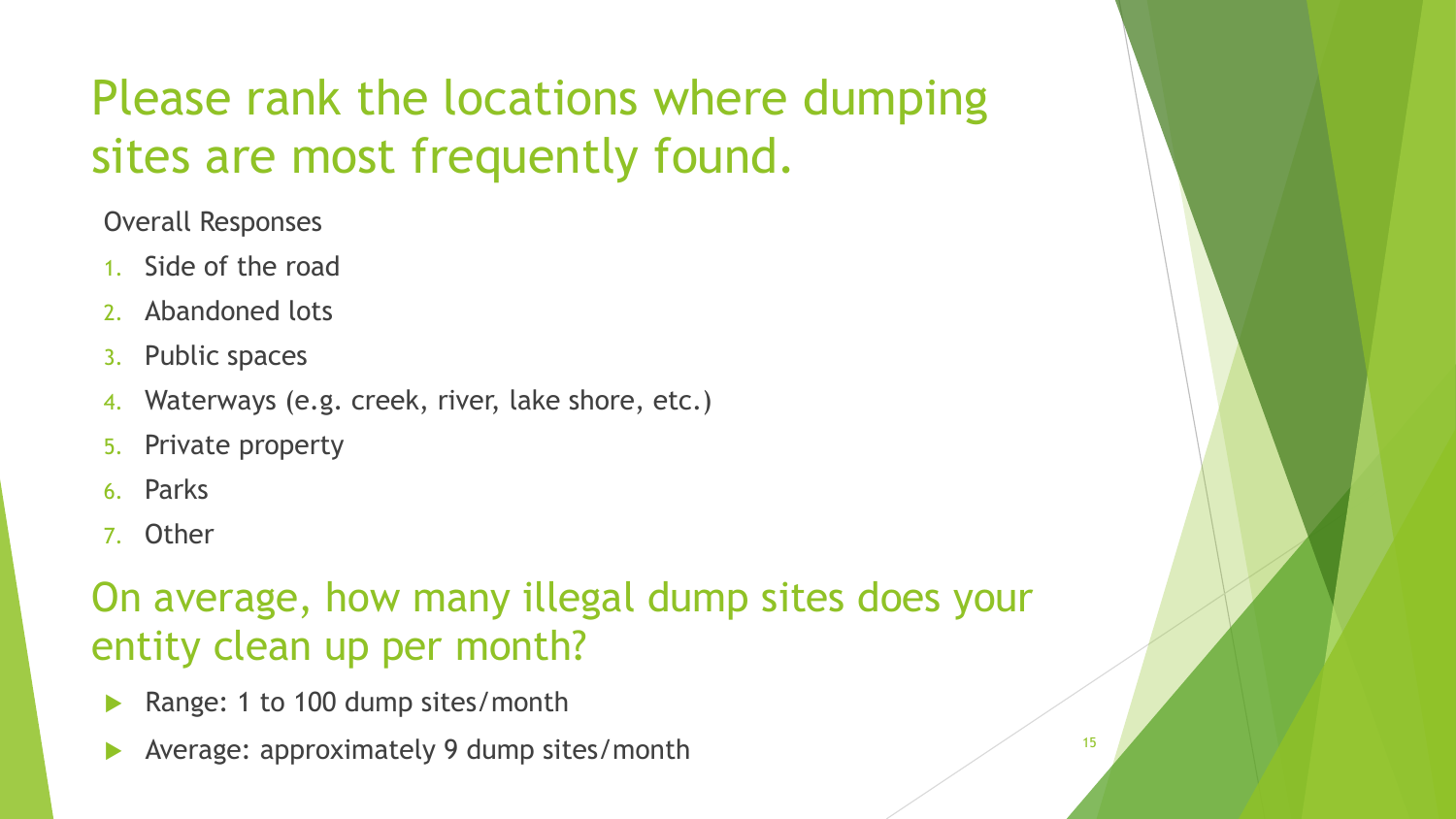#### Please rank the locations where dumping sites are most frequently found.

#### **Small City:**

- 1. Side of road
- Abandoned lots
- 3. Waterways
- 4. Private property
- 5. Public spaces
- 6. Parks
- 7. Other

6. Parks 7. Other

**Average number of Average number of dump sites/month:**

1 – 10 sites

**dump sites/month:**

1 – 21 sites

**Medium City:**

1. Side of road

2. Public spaces

4. Waterways

3. Abandoned lots

5. Private property

- **Large City:**
	- 1. Side of road
	- 2. Abandoned lots
	- 3. Public spaces
	- 4. Private property
	- 5. Waterways
	- 6. Parks
	- 7. Other

16 - 100 sites

- **Medium County:**
- 1. Side of road
- 2. Abandoned lots
- 3. Waterways
- 4. Private property
	- 5. Other
	- 6. Parks
	- 7. Public Spaces
- **Average number of dump sites/month: Average number of dump sites/month:**

10 – 12 sites

16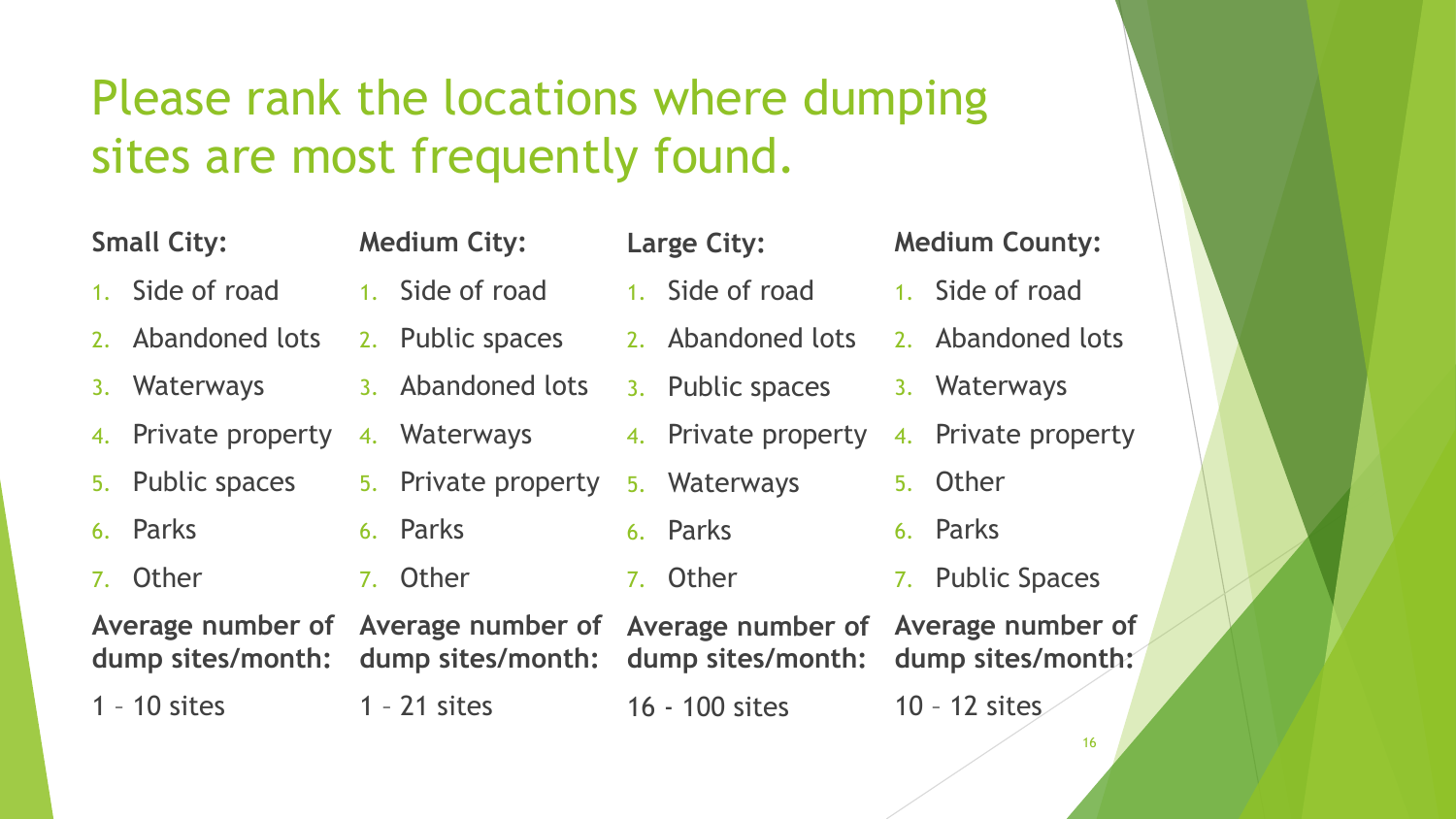### 3. Regional Solid Waste Management Plan Update

In the FY20-21 Biennium, NCTCOG is contractually obligated to complete an update to Volume I of the Regional Solid Waste Management Plan.

NCTCOG has internally discussed the potential of updating both Volume I and Volume II, dependent upon the decision by the RMPS.

For reference, Volume I of the Regional Plan was published in 1990; with a subsequent amendment of that document in 2002 that was approved by the TCEQ Commissioners in 2007. Volume II of the Regional Plan was completed in 2015 and was approved by the TCEQ Commissioners in 2019.

Both Volume I and Volume II of the RSWMP are available on the NCTCOG [website at www.nctcog.org/envir/materials-management/regional-materials](http://www.nctcog.org/envir/materials-management/regional-materials-management-plan)management-plan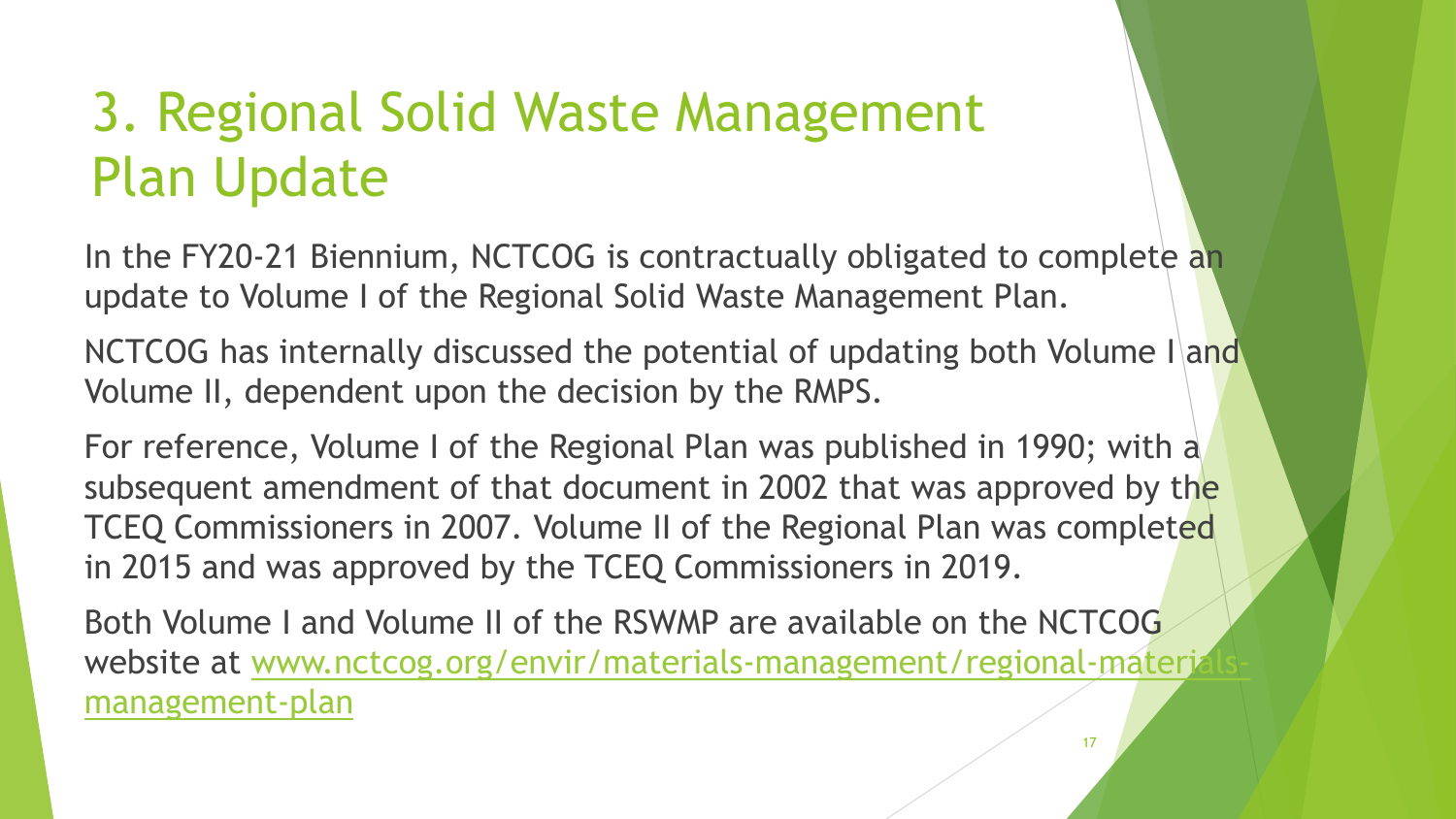### 3. Regional Solid Waste Management Plan Update

- **Volume I Update:** 
	- Survey for RCC members
	- ▶ Meeting to discuss results and finalize goals and objectives
	- NCTCOG incorporate into document
	- **RMPS review and approval**
	- RCC review and approval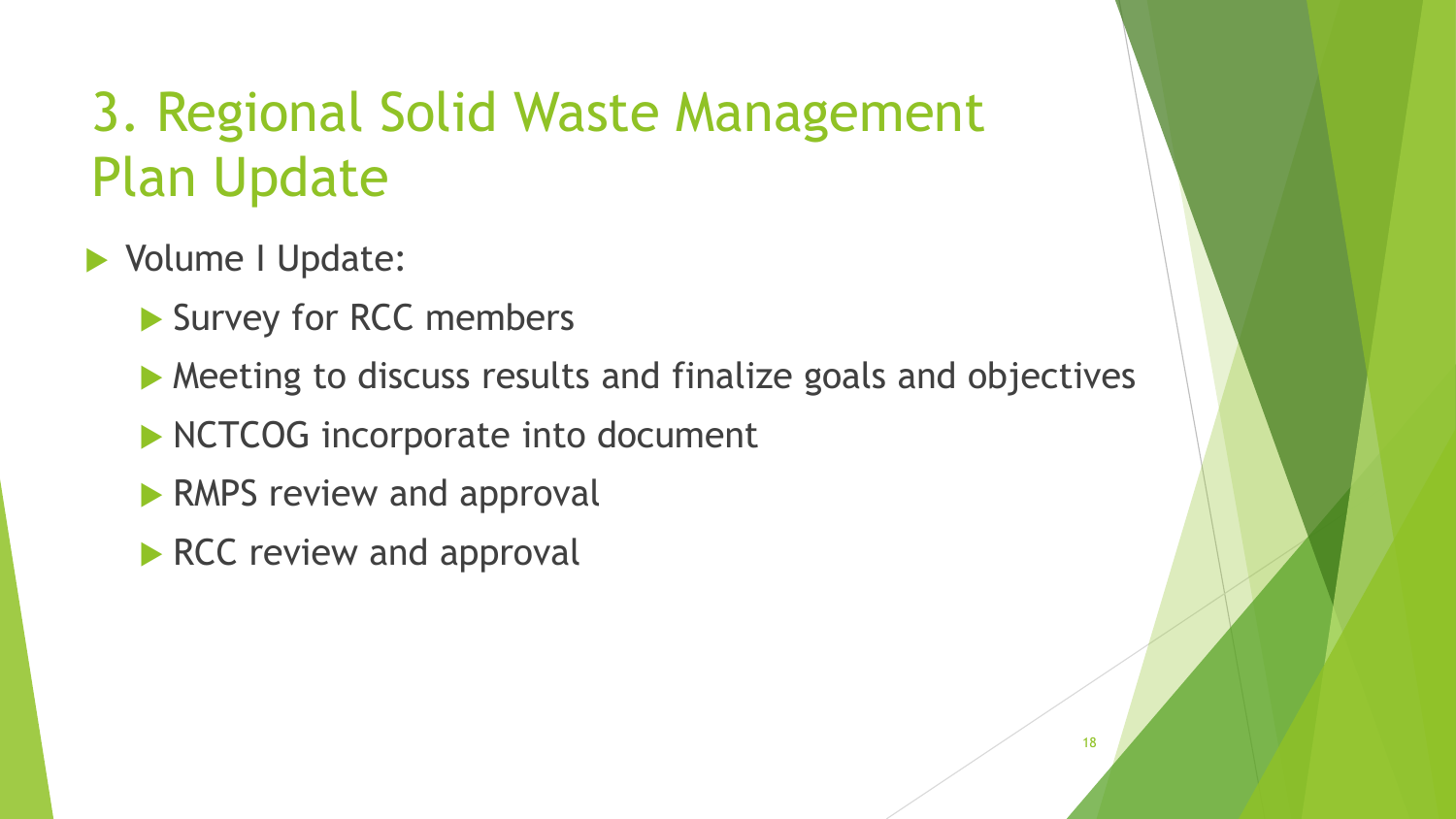### 3. Regional Solid Waste Management Plan Update

- ▶ Volume II Update:
	- After finalization of the updated goals and objectives, further discussion on specific action recommendations and implementation plan
	- **Regional Survey**
	- ▶ Meeting to discuss results of both surveys and review draft plan
	- NCTCOG incorporate edits and update maps
	- **RMPS review and approval**
	- RCC review and approval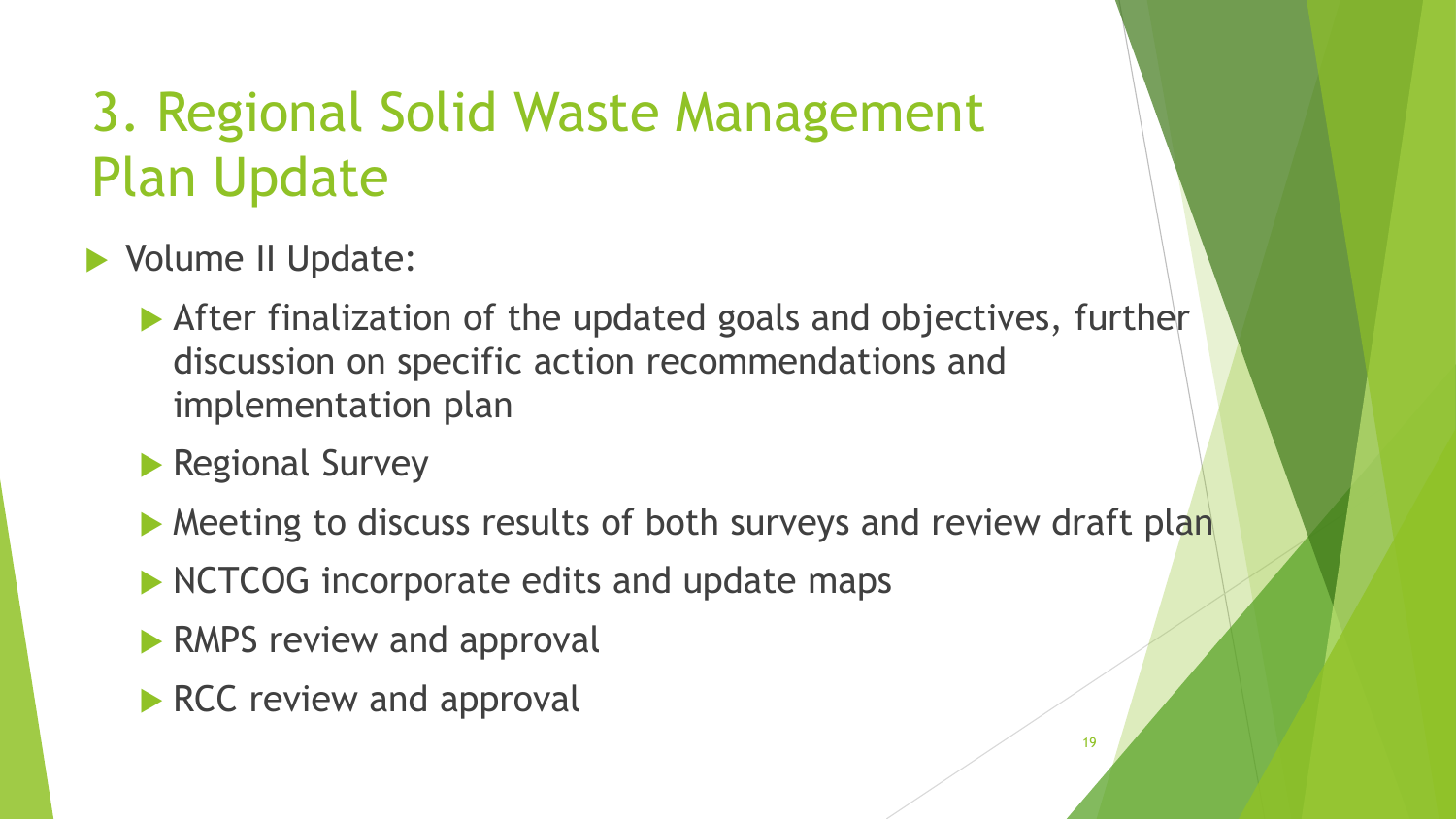#### **Discussion**

4. Roundtable/Other Business

5. Schedule for next Regional Management Plan Subcommittee Meeting